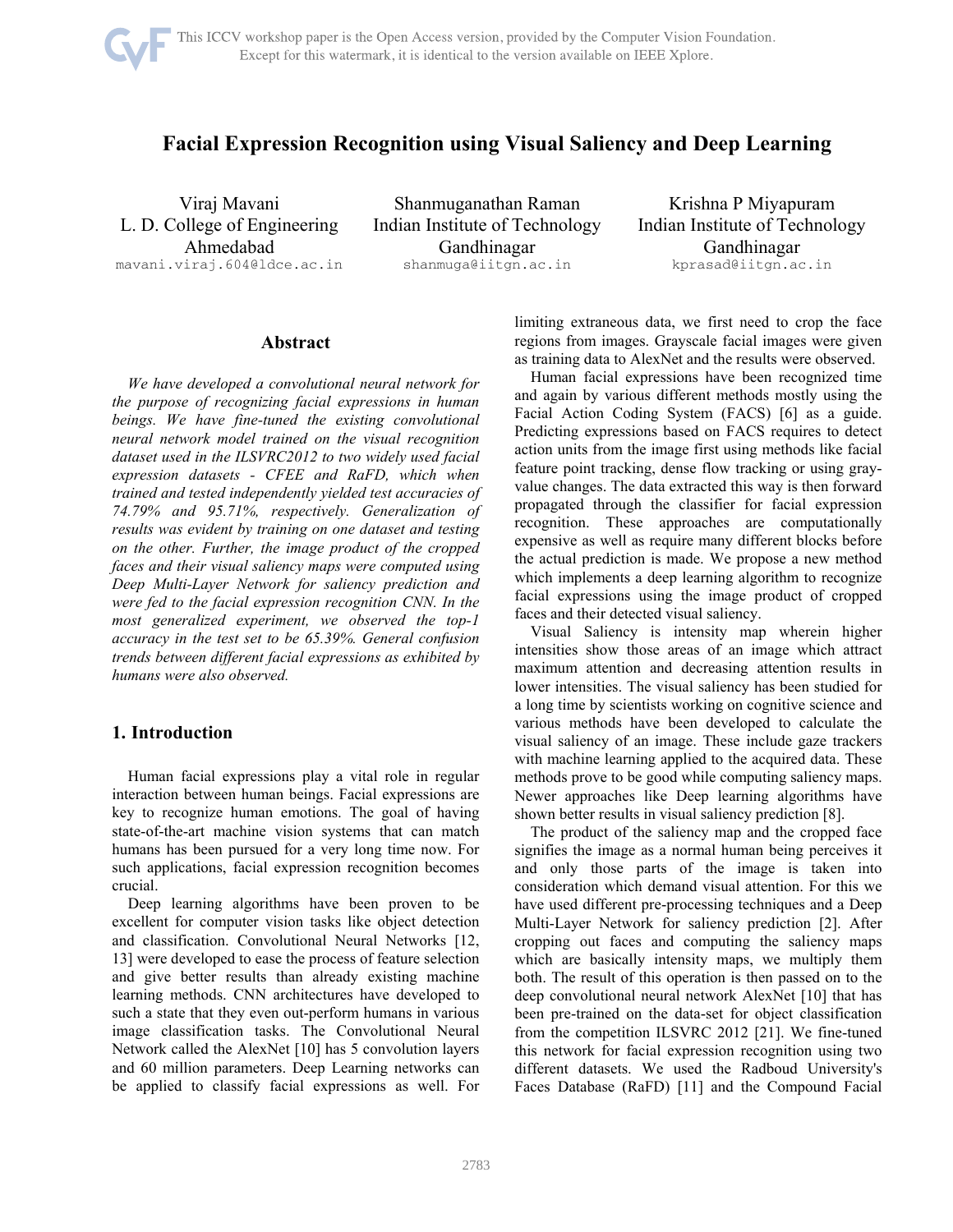Expressions of Emotion Dataset [5]. We trained the network on CFEE dataset and tested the trained model on RaFD.

## **2. Related Work**

Much work has been done for facial expression recognition using the Facial Action Coding System [6]. This has been clearly showcased in works like [1, 19, 25]. FACS classifies emotions on the basis of different Action Units (AU) on the human face. Several action units form a single expression. These approaches have showcased great results as well. Other approaches like Bayesian Networks, Artificial Neural Networks and Hidden Markov Model (HMM) have also been used for facial expression recognition [14, 17]. We have instead used a Convolutional Neural Network to classify these images and evaluated the results. CNN does not use the key features described by the FACS.



 To understand the deep learning approach, we need to first look into the general approach used for facial expression recognition. Firstly, image registration is done. Registration requires the faces in the image to be localized using face detection algorithms [26] and then matched to a template image. After that, feature extraction algorithms such as the Histogram of Oriented Gradients (HOG) [3], Local Binary Patterns (LBP) [23], Gabor filters [15] are applied to these registered images. The algorithm produces a feature vector which is then fed to the classifier for classification.

 Deep Convolutional Neural Networks on the other hand do not require us to define the feature extraction algorithms to be used. While training, the network itself learns the weights and biases as well as the kernels to be convoluted with the image for feature extraction. Such approaches have been used in the past in [4, 16, 27]. These approaches vary greatly in terms of the CNN architecture used and also on methodology.

## **3. The Data**

We have used the CFEE and the RaFD datasets. 7 basic emotions from both the datasets were extracted and categorized in to different folders. These seven emotions are Angry, Fearful, Disgusted, Surprised, Happy, Sad and Neutral. The faces from all the images of both the datasets were cropped out using the Viola Jones Detector for faces [26]. These images were then converted to 256x256 in size and the color channel was changed to grayscale.

The CFEE dataset has a total number of 1610 images for 230 subjects. The RaFD dataset has a total of 1407 images for 67 subjects with each subject having 3 different gaze directions i.e. front, left and right. [11] is a well posed facial expressions dataset with the eyes of all the subjects aligned together. This makes the data extremely coherent and prediction becomes easier. This is not the case in real time. We did multiple experiments with different data splits.

## **4. Experiments**

We have done various experiments to compare the performance of the AlexNet [10] on the datasets. We finetuned the network which was pre-trained on the ILSVRC2012 competition dataset [21] for image classification to the datasets. We also tuned the hyperparameters like learning rate, decay rate, regularization and dropout [24] during experimentation. A softmax [9] layer of 7 outputs was applied at the end of the model.

We tested with different data splits and in the end tested it by computing the visual saliency maps of each of the images and taking its product image as training data. We also used Domain Adaptation techniques [20] to improve generalization of the models.

Such experimentation helped us in getting insight on the role of human gaze in simple visual tasks like classification.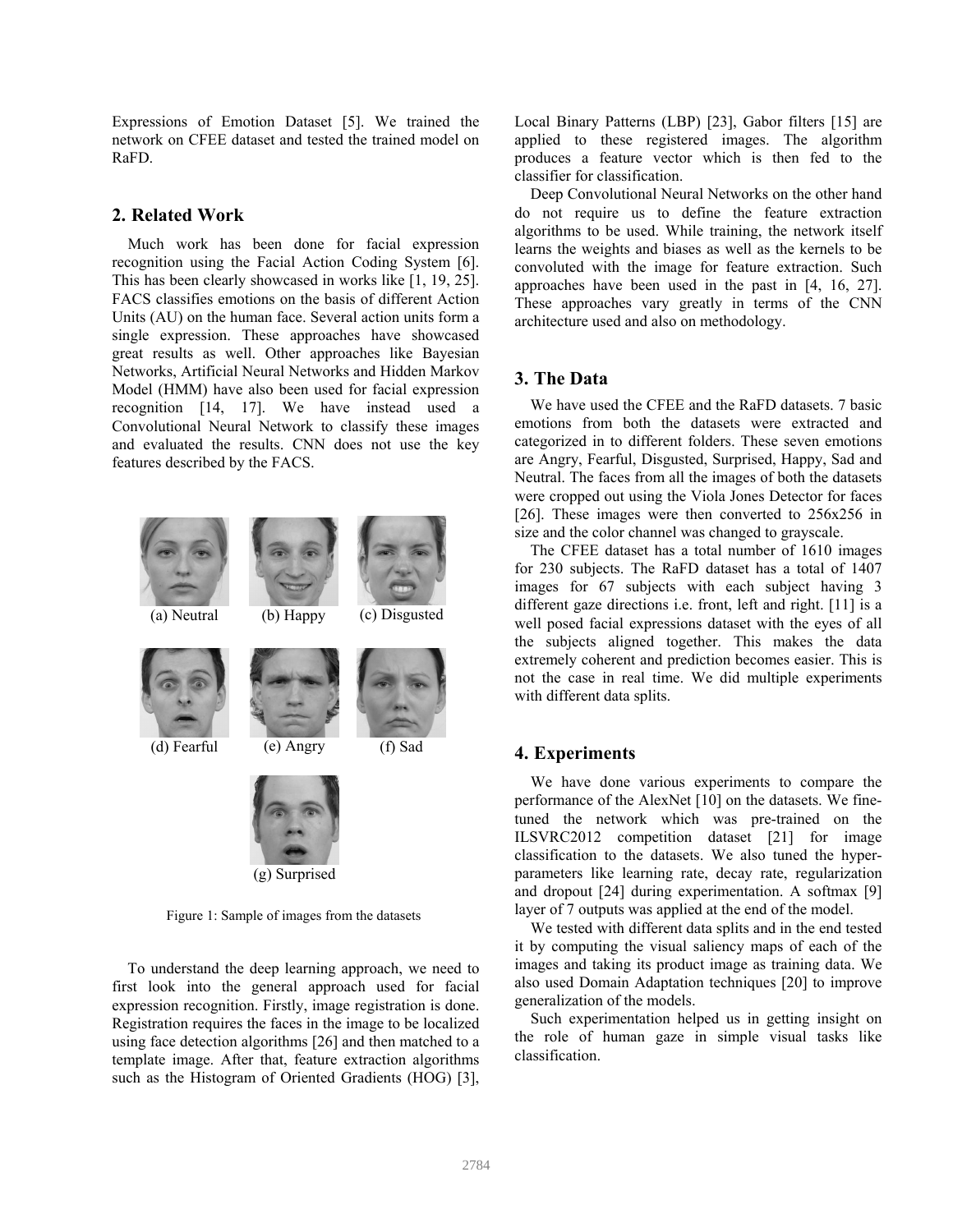|                  | Angry          | <b>Disgusted</b> | Fearful  | <b>Happy</b>   | <b>Neutral</b> | Sad      | <b>Surprised</b> | Per-class |
|------------------|----------------|------------------|----------|----------------|----------------|----------|------------------|-----------|
|                  |                |                  |          |                |                |          |                  | Accuracy  |
| Angry            | 114            | $\theta$         | $\theta$ | $\theta$       |                | 84       | $\theta$         | 56.72%    |
| <b>Disgusted</b> | 8              | 166              | $\theta$ | $\overline{c}$ | 20             |          | 4                | 82.59%    |
| Fearful          | 0              | $\theta$         | 95       | $\theta$       | 58             | 16       | 32               | 47.26%    |
| <b>Happy</b>     | $\mathfrak{D}$ | $\theta$         | 2        | 187            | $\mathbf{r}$   | 3        | $\theta$         | 93.03%    |
| <b>Neutral</b>   | 5              | $\Omega$         | $\Omega$ | $\Omega$       | 135            | 59       | $\overline{2}$   | 67.16%    |
| Sad              |                | $\theta$         | $\theta$ | $\Omega$       | 10             | 188      | $\theta$         | 93.53%    |
| <b>Surprised</b> | $\Omega$       | $\theta$         | $\Omega$ | $\theta$       | $\theta$       | $\theta$ | 201              | 100.0%    |

Table 1: The confusion matrix of AlexNet trained on CFEE and tested on RaFD

#### **4.1. Training and Testing on the CFEE**

We used the CFEE Dataset and extracted the seven facial expressions for training and testing both. The dataset contains 1610 images in total. We kept 1127 images for training, 245 images in the cross validation set and 238 images in the test set. This makes it an approximate split of 70%, 15% and 15%. There exists no overlap between the training and test images. We achieved a test accuracy of 74.79%. This is because the test set consist images of the same subjects as that of the training set but different facial expressions. This result cannot be considered to be much generalized.



Figure 2: Training Curve for 4.1 Blue – Training Loss Green – Validation Loss Orange – Validation Accuracy

#### **4.2. Training and Testing on RaFD**

We also used the RaFD to train the AlexNet. It

contains 1407 images in total of 67 subjects with 3 images each. The 3 images of each subject have different gaze directions. The training was done on 987 images, the validation set had 210 images and the test set consisted of 210 images. There was no overlap between any of these sets. It is an approximate split of 70% training, 15% validation and 15% test. Dropout was used to improve generalization. On testing, the accuracy was found to be 95.71%. This is an exceptionally good result quantitatively but still lacks in generalization.



Figure 3: Training Curve for 4.2 Blue – Training Loss Green – Validation Loss Orange – Validation Accuracy

#### **4.3. Training on CFEE and Testing on RaFD**

For better generalization, we trained the network on the full CFEE Dataset i.e. 1610 images. As using different datasets for training and testing improves generalization because of the difference in the way of acquisition, the environment, etc., this model would give us proper results in terms of generalizability. This indeed provided better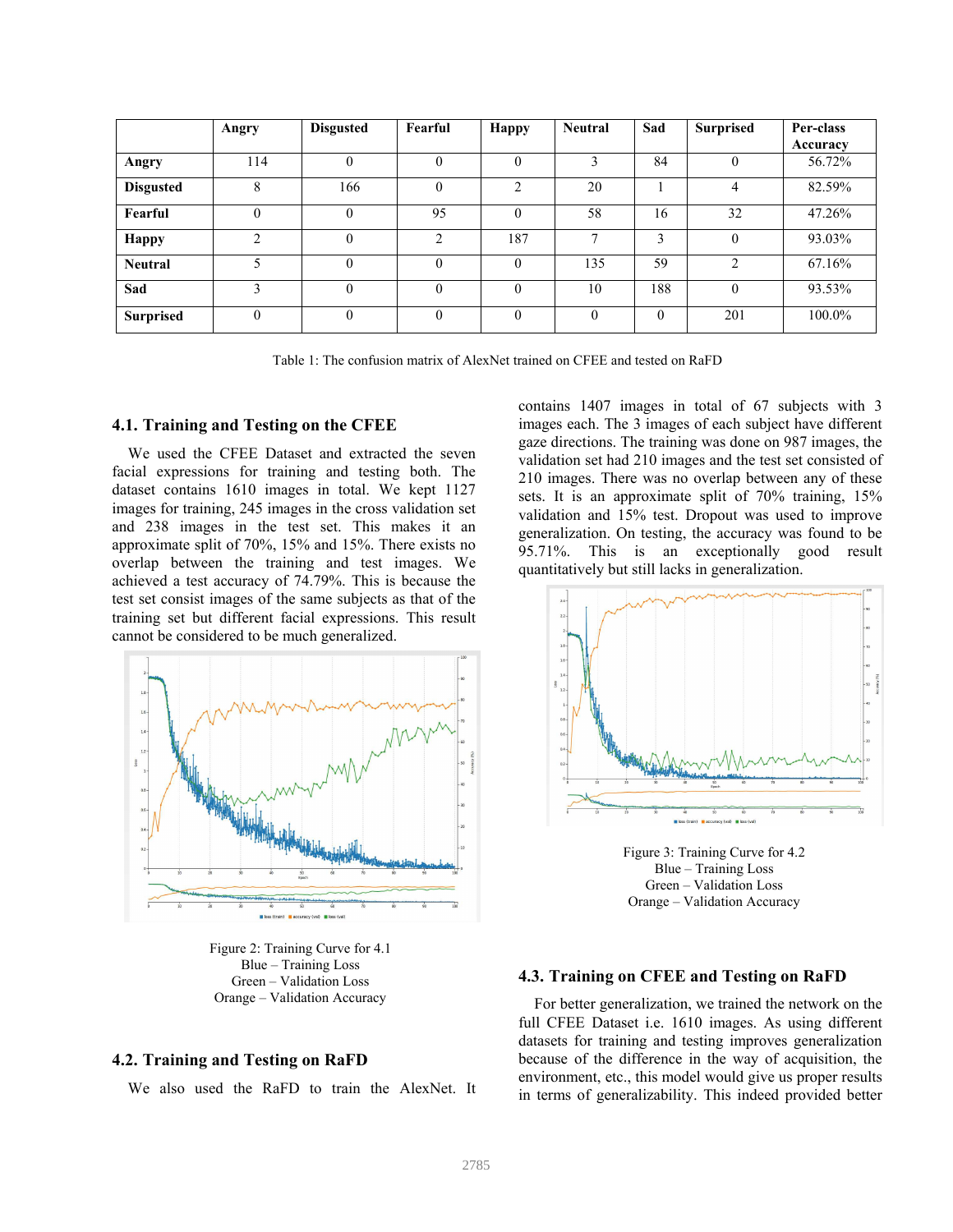|                  | Angry         | <b>Disgusted</b> | Fearful        | <b>Happy</b> | <b>Neutral</b> | Sad      | <b>Surprised</b> | Per-class |
|------------------|---------------|------------------|----------------|--------------|----------------|----------|------------------|-----------|
|                  |               |                  |                |              |                |          |                  | Accuracy  |
| Angry            | 93            | 78               | $\theta$       | 0            | ð              | 22       | $\theta$         | 46.27%    |
| <b>Disgusted</b> | 16            | 181              | $\Omega$       | ↑            | $\bigcirc$     | $\Omega$ | $\Omega$         | 90.05%    |
| Fearful          | 8             | 17               | 131            | ↑            | 12             | 11       | 20               | 65.17%    |
| <b>Happy</b>     | $\mathcal{L}$ | 29               | $\mathfrak{D}$ | 160          |                | 3        | 5                | 79.6%     |
| <b>Neutral</b>   | 17            | 41               | 4              |              | 103            | 31       | 4                | 51.24%    |
| Sad              | 22            | 50               | $\mathfrak{D}$ |              | 29             | 93       | 4                | 46.27%    |
| <b>Surprised</b> | 0             | $\overline{c}$   | 38             | $\theta$     | $\theta$       | 2        | 159              | 79.1%     |

Table 2: The confusion matrix of AlexNet trained on CFEE Image Saliency Products and tested on RaFD Image Saliency Products

generalization. The model was tested on the RaFD and a test accuracy of 77.19% was achieved.

The model was optimized using a stochastic gradient descent algorithm with a base learning rate of 0.01. We also applied a linear learning rate decay spread through the 100 epochs for which the training was done. The training of the caffemodel was done using the NVIDIA DIGITS Deep Learning framework [18]. This model provides satisfactory results when it is to be put to use for real time applications.



Figure 4: Training Curve for 4.3 Blue – Training Loss Green – Validation Loss Orange – Validation Accuracy

#### **4.4. Introducing Visual Saliency**

#### **4.4.1 Computing the Visual Saliency Maps**

The visual saliency maps of the images of both the dataset were computed using the pre-trained CNN given in Deep Multi-Level Convolutional Neural Network [2]. ML-Net describes a new CNN architecture for saliency prediction. It contains a generic feature extraction CNN, a feature encoding network and a prior learning network.

Ml-Net outperforms all the other models on the SALICON Dataset [7] and also performs reasonably well on the MIT Saliency Benchmark [8]. These maps were generated using a script which iterated over the entire dataset feed-forwarding each image trough the network.

#### **4.4.2 Computing the product image and visual saliency map respectively**

A python script was used to compute the image product with pixel scaling of the visual saliency maps and the images respectively. The result of the process is shown in figure 5.



Figure 5: Scaled Image Product

#### **4.4.3 Training on CFEE Image Products and Testing on RaFD Image Products**

We trained the network using the image products of saliency maps and respective images of the CFEE dataset and tested it on its RaFD counterpart. The results were a bit intriguing. The test accuracy was found to be 65.39%. This model was also optimized using a stochastic gradient descent algorithm with a base learning rate of 0.01 accompanied with linear learning rate decay. The model was trained for 100 epochs. The training curve is given in figure 6. The confusion matrix can be seen in Table 2.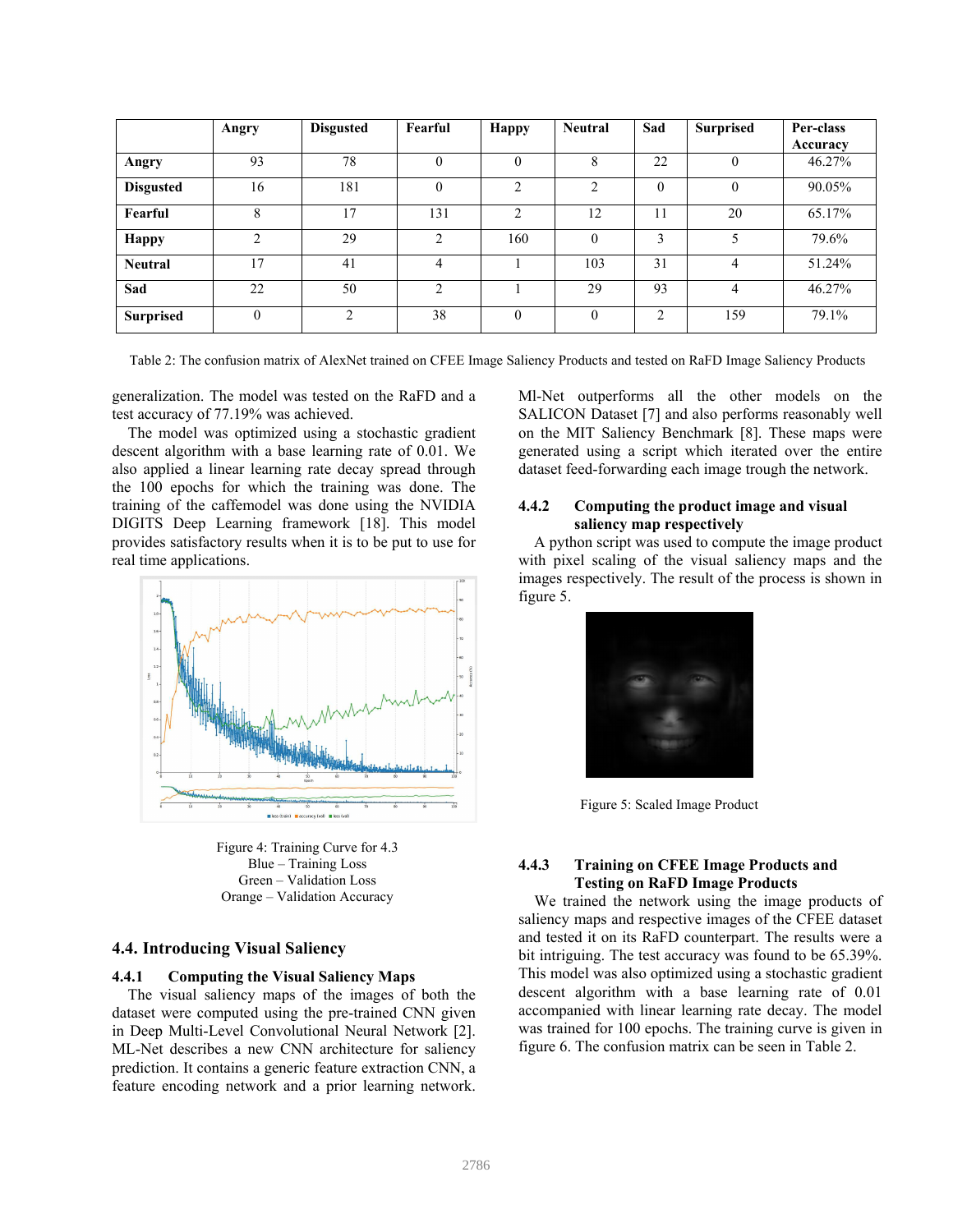#### **5. Discussion and Conclusion**

We have demonstrated a CNN for facial expression recognition with generalization abilities. We tested the contribution of potential facial regions of interest in human vision using visual saliency of images in our facial expressions datasets.



Figure 6: Training Curve for 4.3 Blue – Training Loss Green – Validation Loss Orange – Validation Accuracy

The confusion between different facial expressions was minimal with high recognition accuracies for four emotions – disgust, happy, sad and surprise [Table 1, 2]. The general human tendency of angry being confused as sad was observed [Table 1] as given in [22]. Fearful was confused with neutral, whereas neutral was confused with sad. When saliency maps were used, we observed a change in the confusion matrix of emotion recognition accuracies. Angry, neutral and sad emotions were now more confused with disgust, whereas surprised was more confused as fearful [Table 2]. These results suggested that the generalization of deep learning network with visual saliency 65.39% was much higher than chance level of 1/7. Yet, the structure of confusion matrix was much different when compared to the deep learning network that considered complete images. We conclude with the key contributions of the paper as two-fold. (i), we have presented generalization of deep learning network for facial emotion recognition across two datasets. (ii), we introduce here the concept of visual saliency of images as input and observe the behavior of the deep learning network to be varied. This opens up an exciting discussion on further integration of human emotion recognition (exemplified using visual saliency in this paper) and those of deep convolutional neural networks for facial expression recognition.

#### **6. Future Work**

This work can be carried forward by studying the human performance for each facial expression on both the datasets. Comparison between the CNN model and the human performance should then be evaluated using different metrics. The results would enable us to see how well the model performs in comparison general human abilities.

#### **7. Acknowledgments**

We are grateful to the anonymous reviewers of this paper for their wise comments because of which we were able to improve the quality of the paper and to Prof. Usha Neelakantan, Head of Department, L. D. College of Engineering for her support.

#### **References**

- [1] M. S. Bartlett, G. Littlewort, M. Frank, C. Lainscsek, I. Fasel and J. Movellan. Fully automatic facial action recognition in spontaneous behaviour. In *7th International Conference on Automatic Face and Gesture Recognition,* pages 223-230. IEEE, 2006.
- [2] M. Cornia, L. Baraldi, G. Serra and R. Cucchiara. A deep multi-level network for saliency prediction. In *23rd International Conference on Pattern Recognition (ICPR), 2016*. pages 3488-3493. IEEE, 2016.
- [3] N. Dalal and B. Triggs. Histograms of oriented gradients for human detection. In *(CVPR),* 2005, pages 886-893.
- [4] A. Dhall, O. V. Ramana Murthy, R. Goecke, J. Joshi and T. Gedeon. Video and image based emotion recognition challenges in the wild: Emotiw 2015. In *Proc. of the 2015 ACM International Conference on Multimodal Interaction*, pages 423-426. ACM, 2015.
- [5] S. Du, Y. Tao, and A. M. Martinez. Compound facial expressions of emotion. In *Proceedings of the National Academy of Sciences* 111, no. 15 (2014): E1454-E1462.
- [6] P. Ekman and Wallace Friesen. Facial action coding system: a technique for the measurement of facial movement. *Palo Alto: Consulting Psychologists* (1978).
- [7] M. Jiang, S. Huang, J. Duan and Q. Zhao. Salicon: Saliency in context. In *(CVPR)*, 2015, pages 1072-1080.
- [8] T. Judd, F. Durand, and A. Torralba. MIT saliency benchmark.

http://people.csail.mit.edu/tjudd/SaliencyBenchmark/

- [9] J. Kivinen and M. K. Warmuth. Relative loss bounds for multidimensional regression problems. In (*NIPS)*, 1998, pages 287-293.
- [10] A. Krizhevsky, I. Sutskever and G. E. Hinton. Imagenet classification with deep convolutional neural networks. In *(NIPS)*, 2012, pages 1097-1105.
- [11] O. Langner, R. Dotsch, G. Bijlstra, D. HJ Wigboldus, S. T. Hawk and A. D. Van Knippenberg. Presentation and validation of the Radboud Faces Database. In *Cognition and emotion* 24, no. 8 (2010): 1377-1388.